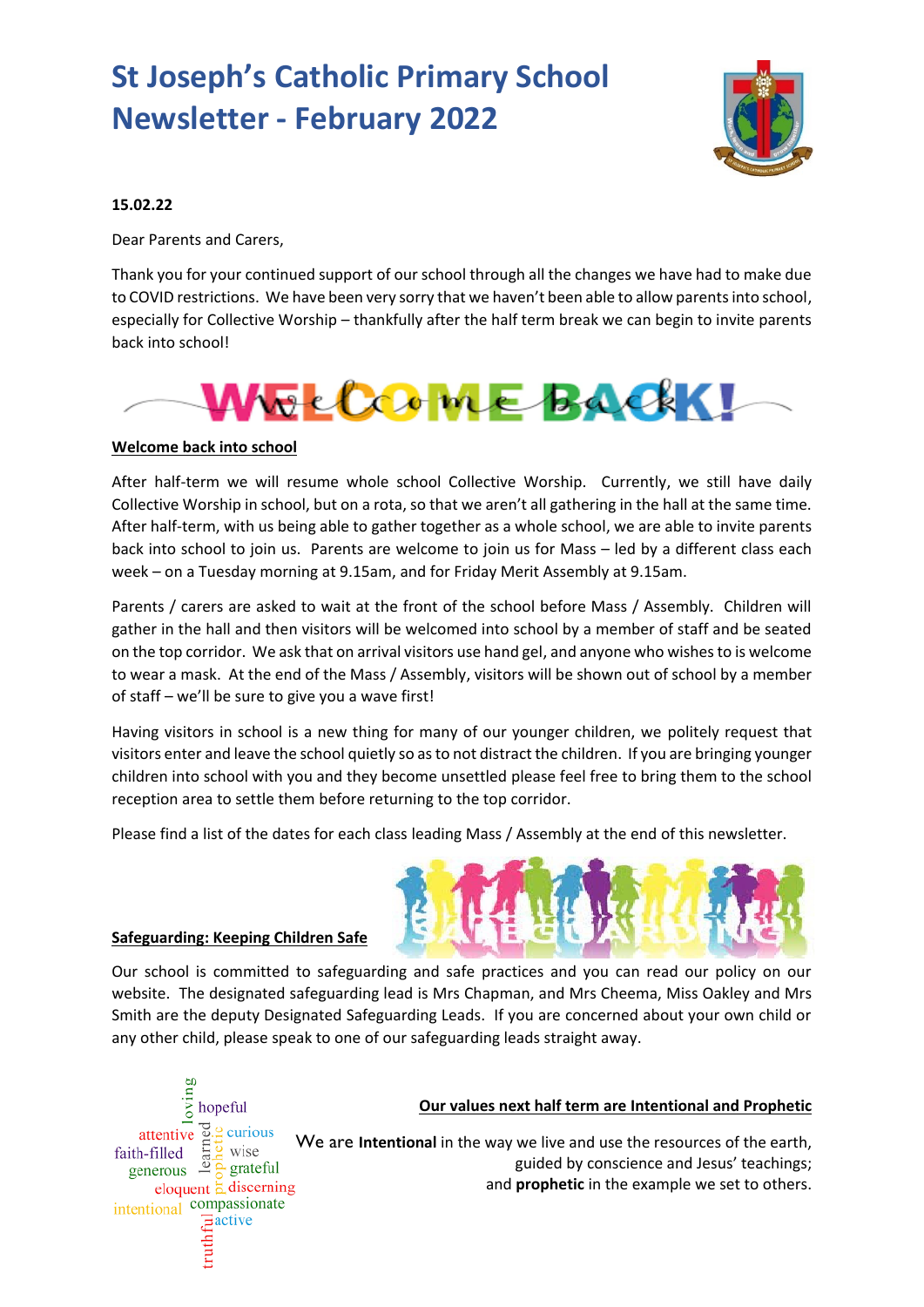## **The God Who Speaks**

The focus piece of scripture for next half term is Luke 1: 38, where Our Lady promises to say 'Yes' to God's plan for her. The scripture reminds us all that it is often very difficult to do as God wants us to, but that like Mary, we can all do something beautiful for God and for each other by responding to God's call for us to be good and kind:

*'I am the handmaid of the Lord, let it be done to me as you have said.'*





## **Shrove Tuesday – Tuesday 1st March**

Children will be taking part in CAFOD's Walk Against Hunger sponsored event. All the children will be given a time slot to walk as far

as they can around the playground whilst carrying a small bag, to understand what it must be like for some people who have to walk a long distance to get food. Please help us to support CAFOD by sponsoring your child either per lap, or by making a donation of whatever you can afford. Thank you.



## **We will be entering the Holy season of Lent**

In Lent we are asked to pray, fast and give alms as we journey with Jesus towards Easter. We're doing lots of work in school to help the children to connect with the season of Lent.

## **Ash Wednesday – Wednesday 2nd March**

Father Louis will be in school to carry out a special act of worship and to share ashes with the children and staff.



## **We're praying and reflecting even more**

As well as the normal routines of daily collective worship, assemblies and prayers throughout the day, we are having additional special assemblies throughout Lent to learn about each Station of the Cross. In the final week before the Easter break, the children in Years 3, 4, 5 and 6 will share special Holy Week assemblies – please see dates / times at the end of this newsletter as parents / carers are welcome to join us for these.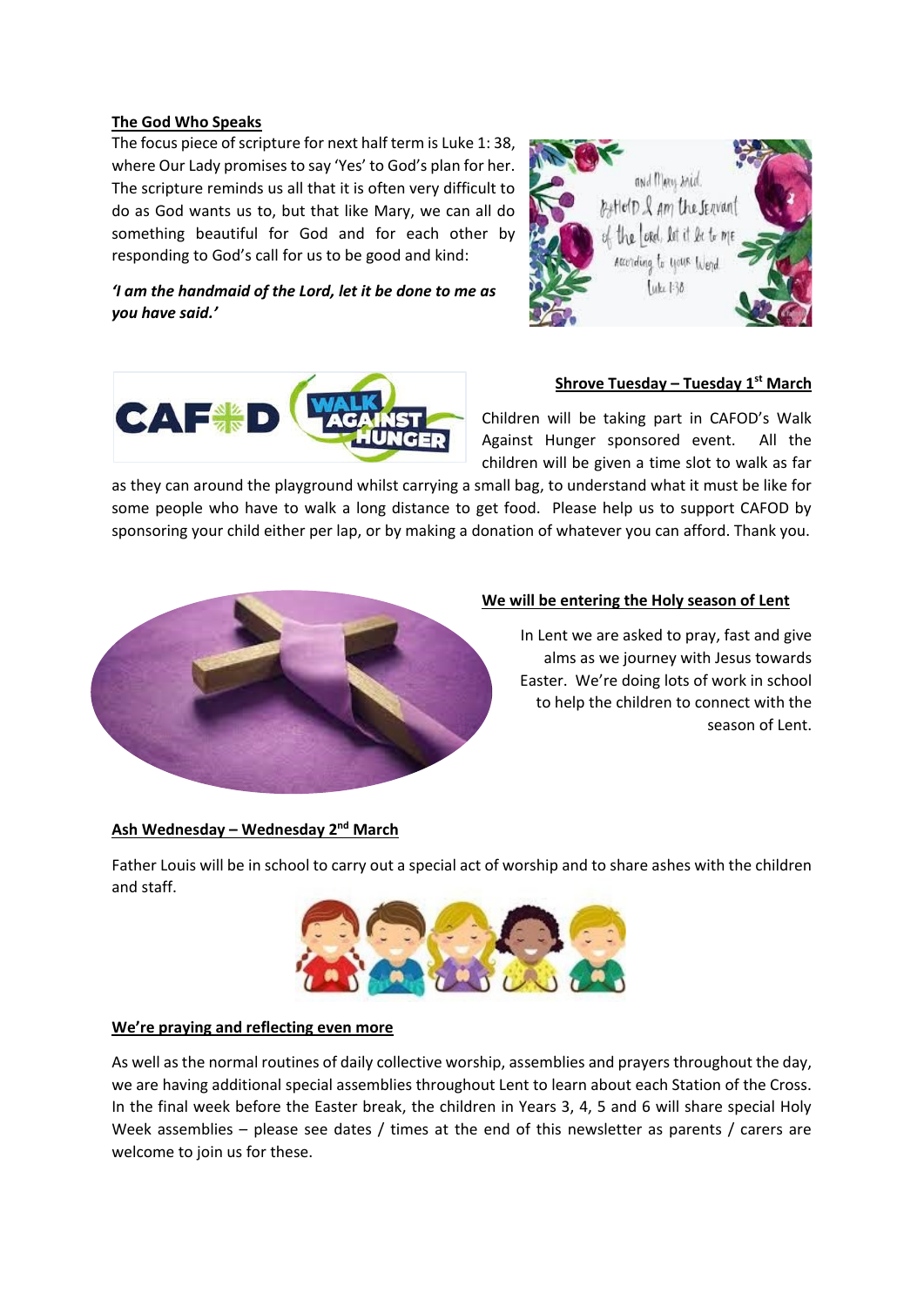# **There are opportunities to fast and give alms this Lent**



The children are learning that 'giving alms' doesn't have to mean giving money or physical items. Giving alms can be 'giving love' – giving a smile, a hello, giving forgiveness, kindness, friendship, or showing care and concern for others. We are helping all of the children to find moments in their lives where they can 'give alms' in such a way that doesn't have to cost anything.

Giving alms can also mean charitable giving and there are a couple of opportunities to make physical donations if you are able to this Lent. We are very aware of the difficult financial circumstances many people find themselves in at this time so we have deliberately limited what we are inviting you to donate towards. As always, please only donate if you are able to  $-$  you are under no obligation to make donations if you do not wish to or you are unable to.



# **CAFOD Lent Fast Day –Friday 11th March – Fast and Give Alms**

On this day, we invite the children to give up (fast) their playtime snack and donate some money to CAFOD instead. This year, CAFOD

will use of all of the funds raised to provide food in overseas communities where there is severe malnutrition.

If you are happy for your child to participate, please encourage your child to fast (give up) their Friday playtime snack and donate some money to CAFOD instead. By fasting we experience (just for a very short time) a tiny taste of what it must be like for those who are starving and thirsty.

Please donate what you can to CAFOD if you are happy and able to do so.

## **Give Alms: Donations for The Food Bank in Dudley**

We have developed a lovely relationship with the Black Country Food Bank in Dudley. Thank you for the many donations already this year. During Lent we will continue to collect food for the foodbank and the children will deliver our donations, which are always very well received. Please donate tins of food on a Tuesday during Lent if you can.

## **Making a difference near and far**

By supporting CAFOD and the Black Country Food Bank we are helping those in need in countries far away (CAFOD) and those who are in need close by in the communities of Dudley.



## **World Book Day – Thursday 3rd March**

World Book Day is a very popular event! We will be taking part this year and invite the children to come to school dressed as their

favourite book / comic book character. Children can also wear their own clothes on this day – children don't have to dress up if they don't wish to. All children will receive a £1 book token to take home.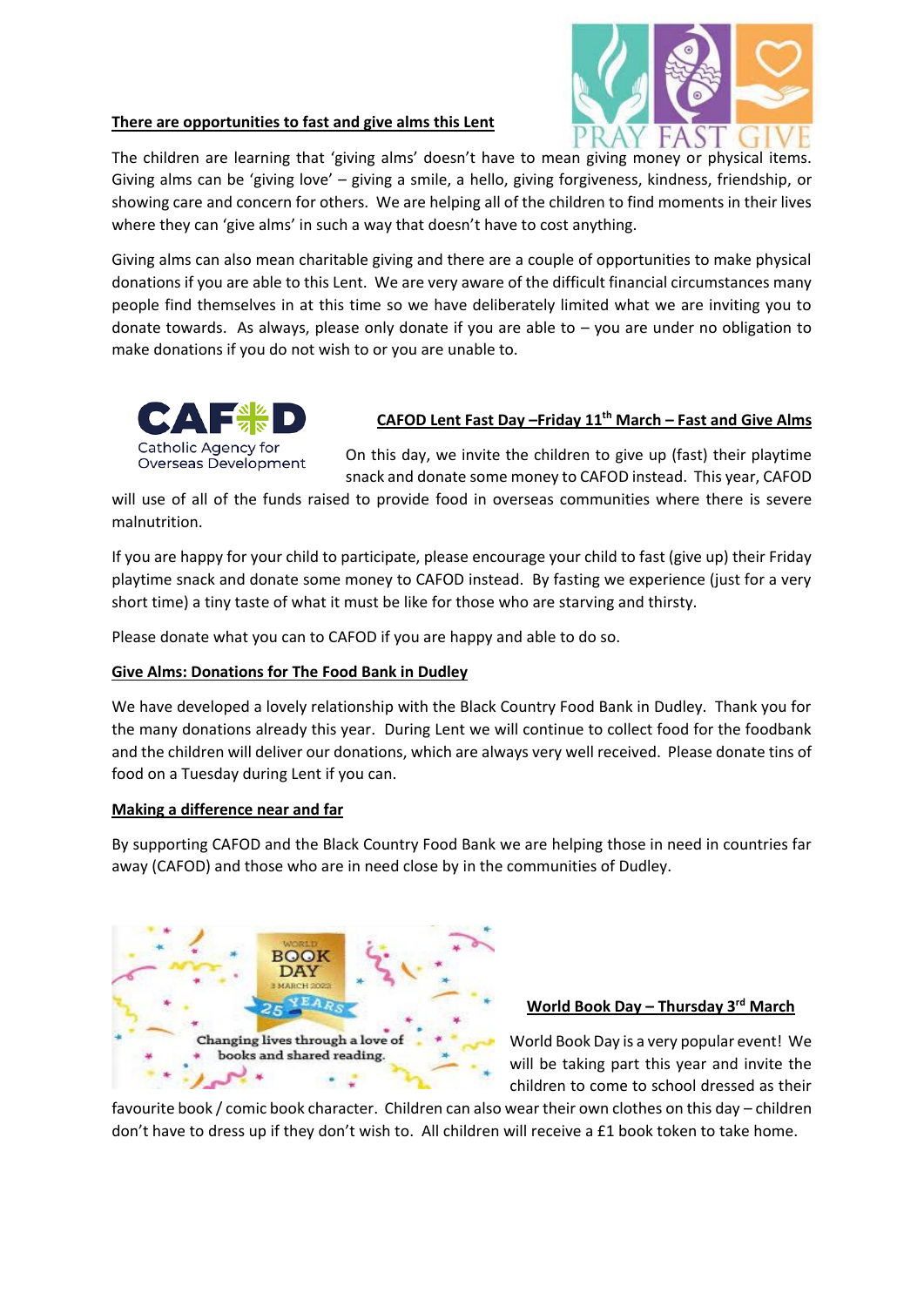# **Attendance and Punctuality**

Attendance at school is mandatory by law. Any one of us can be running late from time to time for good reasons, but children must ordinarily arrive at school at the correct start time and as per school registration rules, they will be marked late if they arrive after the start time. We reserve the right to monitor persistent lateness and this will be recorded as unauthorised absence, which can ultimately lead to intervention from the Education Investigation Service, and possible penalties. Please support regular attendance and regular good timekeeping. Thank you for your support.



# **Year 6 Confirmation – Thursday 14th July at 6.30pm in Church**

Year 6 Confirmation has been arranged with Bishop Stephen Wright. Bishop Wright will visit the children in school during the afternoon and the Sacramental Mass will take place in Church at 6.30pm. Details of parent meetings to help prepare the children will follow soon.

# **Year 3 First Holy Communion – Saturday 14th May 10.00am in Church**

The Mass will take place in Church on Saturday 14<sup>th</sup> May at 10.00am. We will have a special Mass in school on Tuesday  $17<sup>th</sup>$  May followed by the traditional tea party for the children afterwards. Details of parent meetings to help prepare the children will follow soon.



## **School Trips**

As we continue to return to pre-COVID normality, the teachers are beginning to organise class trips. Before a trip is booked, 'interest' letters will be sent out to parents to find out if the cost of the trip can be covered. Once this check has been completed a trip may / may not be booked. School ALWAYS makes donations to school trips but sadly can't meet the cost of the whole trip which is why this check has to be completed to ensure it can be paid for.

#### **Good luck to Mrs Asrar!**

If you have been up to the school office recently you will have noticed that Mrs Asrar is getting bigger as she gets ready to have her baby! Mrs Asrar leaves us to begin her maternity leave on Friday 18<sup>th</sup> February. We wish her all the very best and look forward to meeting her little one soon!





## **Welcome Mrs Mich!**

We have been very fortunate to find Mrs Mich, who will be taking over Mrs Asrar's office duties during her maternity leave. Mrs Mich is a lovely lady who is only too happy to help you with anything you need – please pop by and say hello!